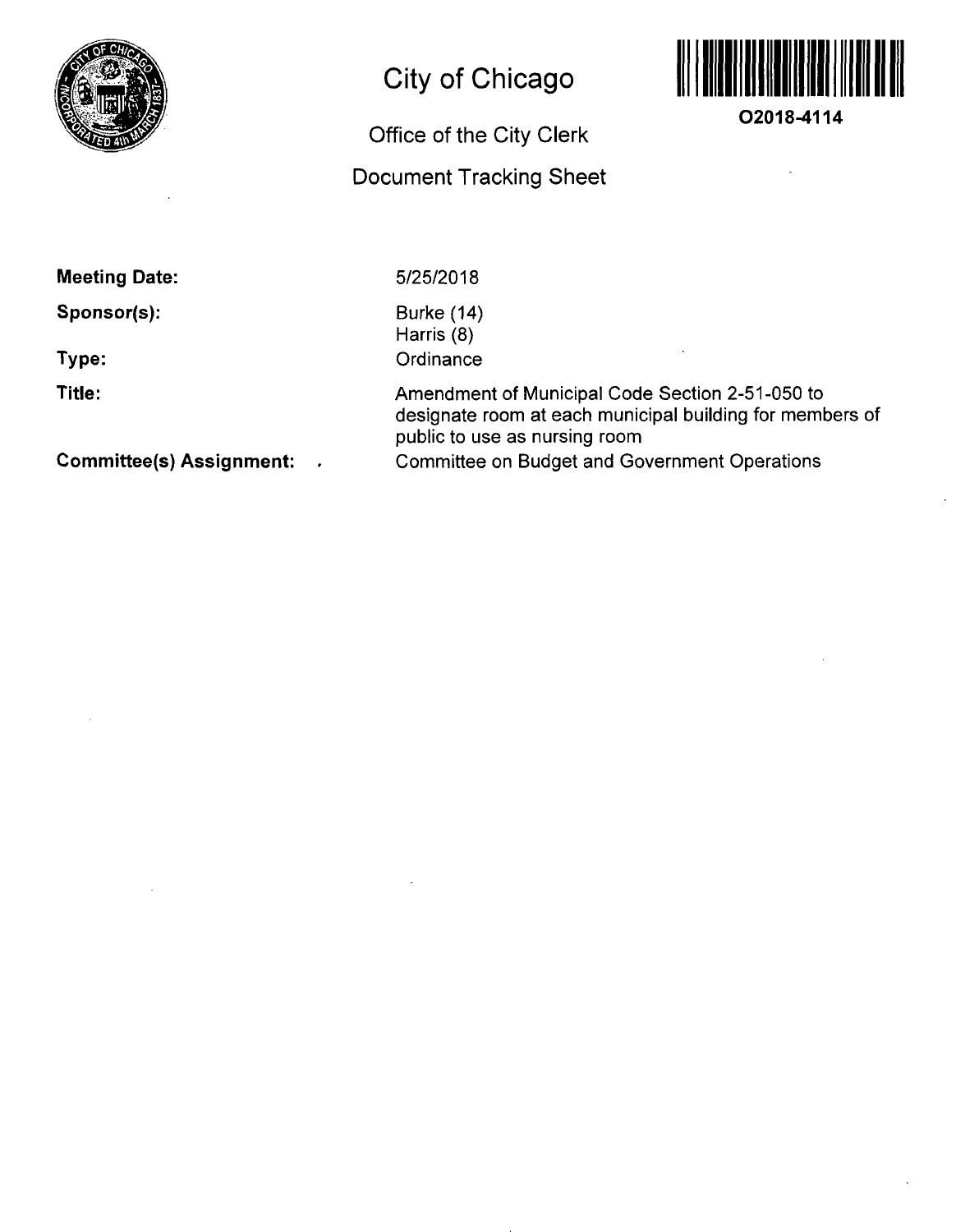Bubget

#### ORDINANC E

WHEREAS, the City of Chicago is a home rule unit of government pursuant to the 1970 Illinois Constitution, Article VII, Section 6(a); and

WHEREAS, pursuant to its home rule power, the City of Chicago may exercise any power and perform any function relating to its government and affairs including the power to regulate for the protection of the public health, safety, morals and welfare; and

WHEREAS, in April of 2018, Judith Miller, an attorney and a nursing mother, was summoned to jury duty at the downtown Daley Center courthouse; and

WHEREAS, before her arrival she conducted ample research to ensure that a nursing room would be available for use during her jury duty and a webpage confirmed that a nursing room was available; and

WHEREAS, upon her arrival the clerk advised her that no one on staff knew where the nursing room was located and instead was directed to use the men's bathroom because it was the only private room with an electrical outlet which she needed to operate her breast pump; and

WHEREAS, as a nursing mother, Mrs. Miller must express breast milk every couple of hours because failing to do so lowers her milk supply and may cause physical discomfort and pain making it more difficult to feed her child in the future; and

WHEREAS, as an attorney and a citizen, Mrs. Miller felt it was an honor to serve as a juror but was forced to leave early when she was unable to express her breast milk; and

WHEREAS, Illinois has passed a number of comprehensive measures to encourage breastfeeding and to support working mothers; and

WHEREAS, the Nursing Mothers In the Workplace Act requires employers with more than five (5) employees to provide unpaid breaks for nursing mothers and to make available a private place other than a bathroom, where she can express her milk in private; and

WHEREAS, additionally, the Lactation Accommodation in Airports Act requires lactation rooms to be located outside the confines of a bathroom and that it have, at minimum, a chair and an electrical outlet; and

WHEREAS, the City of Chicago went even further adopting its own Lactation Accommodation in Airports ordinance that requires the room also have a lockable door, a table, and a sink with running water in addition to the State's requirements; and

WHEREAS, Illinois introduced SB 3503 on February 16, 2018 requiring every facility that houses a circuit court room to have at least one lactation room that is outside the confines of a restroom and includes, at minimum, a chair, a table, an electrical outlet and a sink with running water where possible; the bill is still pending; and